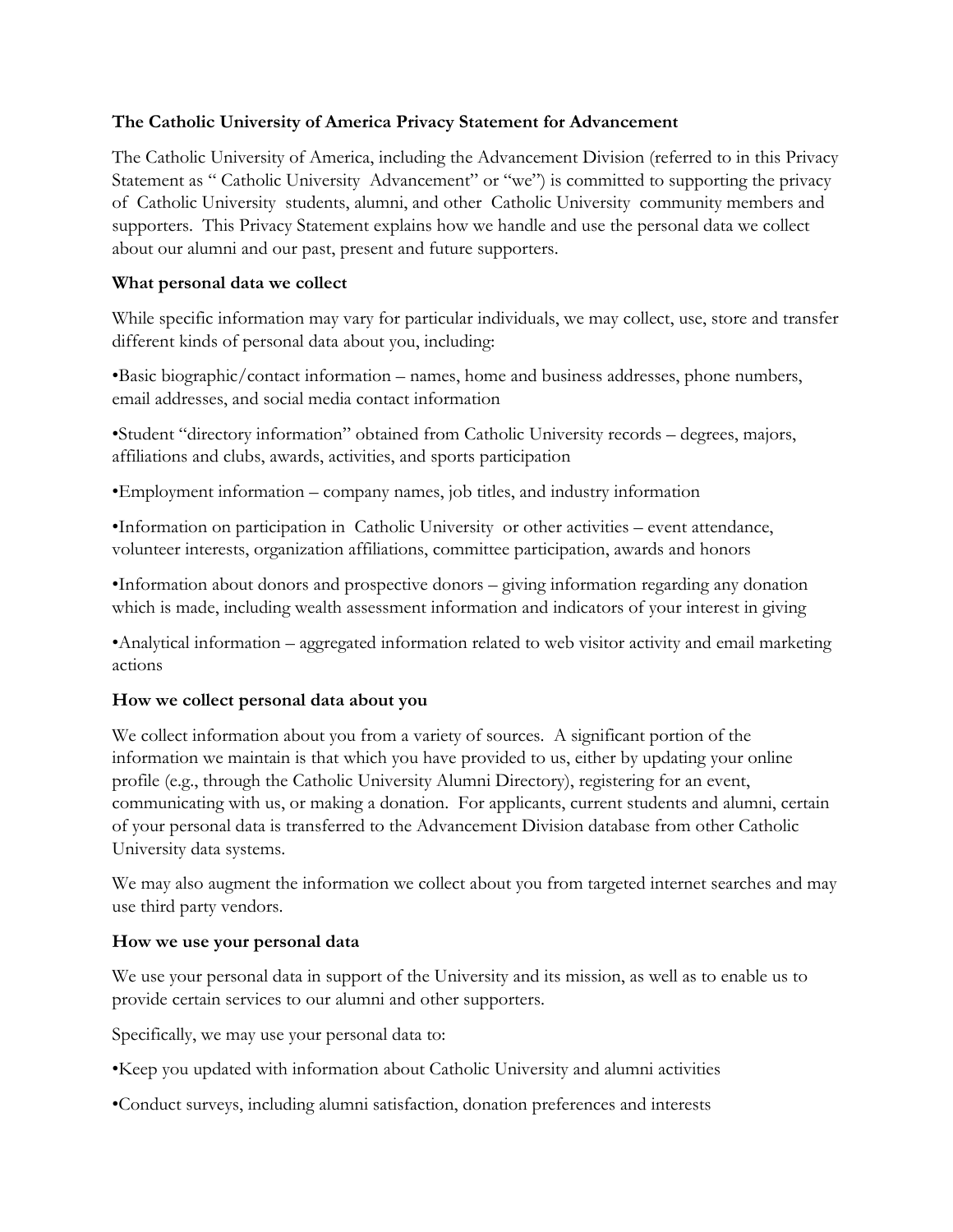•Provide alumni services and benefits, such as official publications and access to certain Catholic University electronic applications, including email

•Provide access to an online account for enabling online giving, event registration and more

•Fundraise for particular Catholic University concerns, initiatives or programs

•Send you information about volunteer activities and invite you to Catholic University -associated events in your area

•Conduct philanthropic preference research in order to understand alumni and supporters, to inform our fundraising strategy and target our communications.

•Perform administrative tasks and for internal record keeping purposes.

•Create and analyze aggregated information about our students, alumni, donors and other supporters for statistical research purposes in support of our educational mission.

- •Issue tax receipts
- •Create online donor listings

We may contact you by telephone, email, postal mail, or social media. If you have concerns about any of these purposes, or how we communicate with you, please contact (for the law school,  $cualawalumni@law.edu$ ). In addition, in each email message we send, we will provide you with the ability to unsubscribe, or otherwise opt-out, of these communications. We will always respect a request by you to stop processing your personal information (subject to our legal obligations or other requirements).

# **When we share your personal data**

To perform the functions listed above, it may be necessary to share your personal data with volunteers, students, faculty members and staff who have a need to know. All individuals performing functions for us are informed regarding appropriate handling of your personal data. Likewise, we may share your personal data with third parties affiliated with Catholic University, such as classes, clubs and affinity groups. We may also share your personal data with third parties performing services under contract with us, including but not limited to Blackbaud and AlumniQ.

# **How your information is stored and secured**

Catholic University uses an array of administrative, technical and physical security measures to protect your personal data, including role-based access requirements and other safeguards. Please see the Catholic University [Information Security and](https://policies.catholic.edu/infotech/infosecurityfull.html) Assurance Policy for additional information.

# **How long we keep your personal data**

We consider our relationship with alumni, donors and other stakeholders to be life-long. This means that we will maintain a record for you until such time as you tell us that you no longer wish us to keep in touch.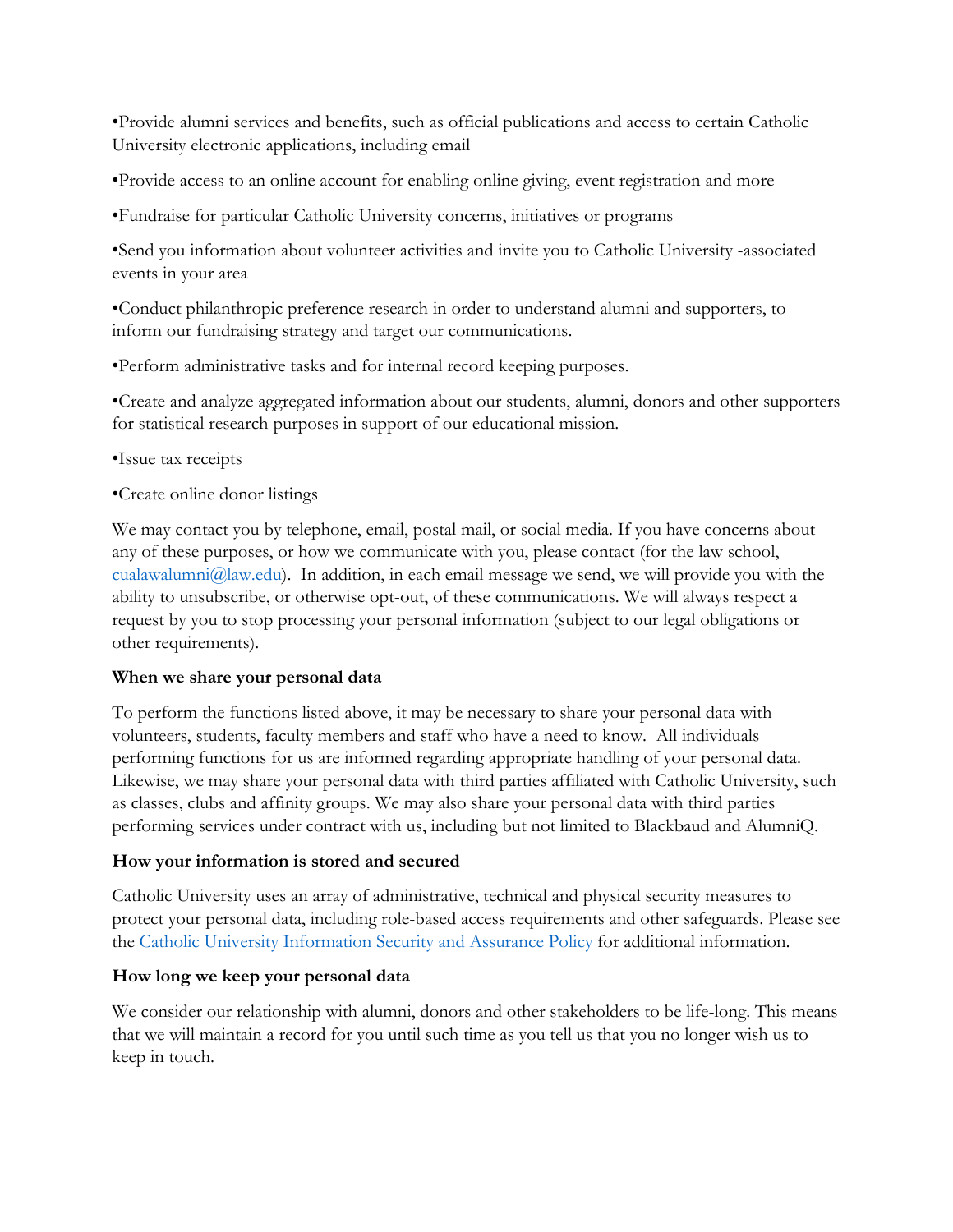# **Information for Data Subjects Located in the European Union (EU)/European Economic Area (EEA)**

The Catholic University of America will serve as the "controller" of personal data processed for the purposes under the EU General Data Protection Regulation 2016/679 (known as the "GDPR"). For data subjects located in the EU/EEA, the GDPR afford you rights in certain circumstances.

You have the right to request access to, a copy of, rectification, restriction in the use of, or erasure of your information. These rights may differ depending upon the location within the world where the information was created or shared, including the right to be informed of how your personal data is used, the right of access to your personal data, the right to rectify or have your personal data erased where appropriate, the right to object to or restrict the processing of your personal data, and the right to object to communications, direct marketing, or profiling. **[Articles 12 through 23](https://gdpr-info.eu/)** of the GDPR provide further information about your rights as a data subject, to the extent applicable. You also have the right to lodge a complaint with your national or regional data protection authority. If you are interested in exercising these rights, we request an opportunity to discuss with you any concerns you may have about the processing of your personal data. To protect the personal data we hold, we may also request further information to verify your identity when exercising these rights. Upon a request to erase your information, we will maintain a core set of personal data to ensure we do not contact you inadvertently in the future, as well as any information necessary for The Catholic University of America archival purposes. We may also need to retain some financial information for legal purposes, including US tax law compliance. In the event of an actual or threatened legal claim, we may retain your information for purposes of establishing, defending against or exercising our rights with respect to such claim.

The Catholic University Advancement Office will process personal data in the pursuit of the various legitimate interests set out above in this Privacy Statement and will rely on these legitimate interests as the legal basis for processing where these interests are not overridden by the interests and rights or freedoms of the data subjects concerned. This may not be the only lawful basis on which Catholic University Advancement may process personal data; as such, Catholic University Advancement may sometimes process data on an alternative legal basis, such as where a data subject has given us consent to do so or where such processing is necessary to perform a contract between Catholic University and a data subject.

By providing information to Catholic University, including without limitation to a volunteer or employee representative of Catholic University Advancement or through a third-party service provider, you consent to the transfer of your personal information outside of the EU/EEA to the United States. You understand that the current laws and regulations of the United States may not provide the same level of protection as the data and privacy laws and regulations of the EU/EEA.

For questions related to Catholic University 's GDPR compliance program, please contact the Chief Privacy Officer at [cua-compliance@cua.edu.](mailto:cua-compliance@cua.edu) For the purposes of GDPR, the contact details of Catholic University's representatives in the EU are as follows: